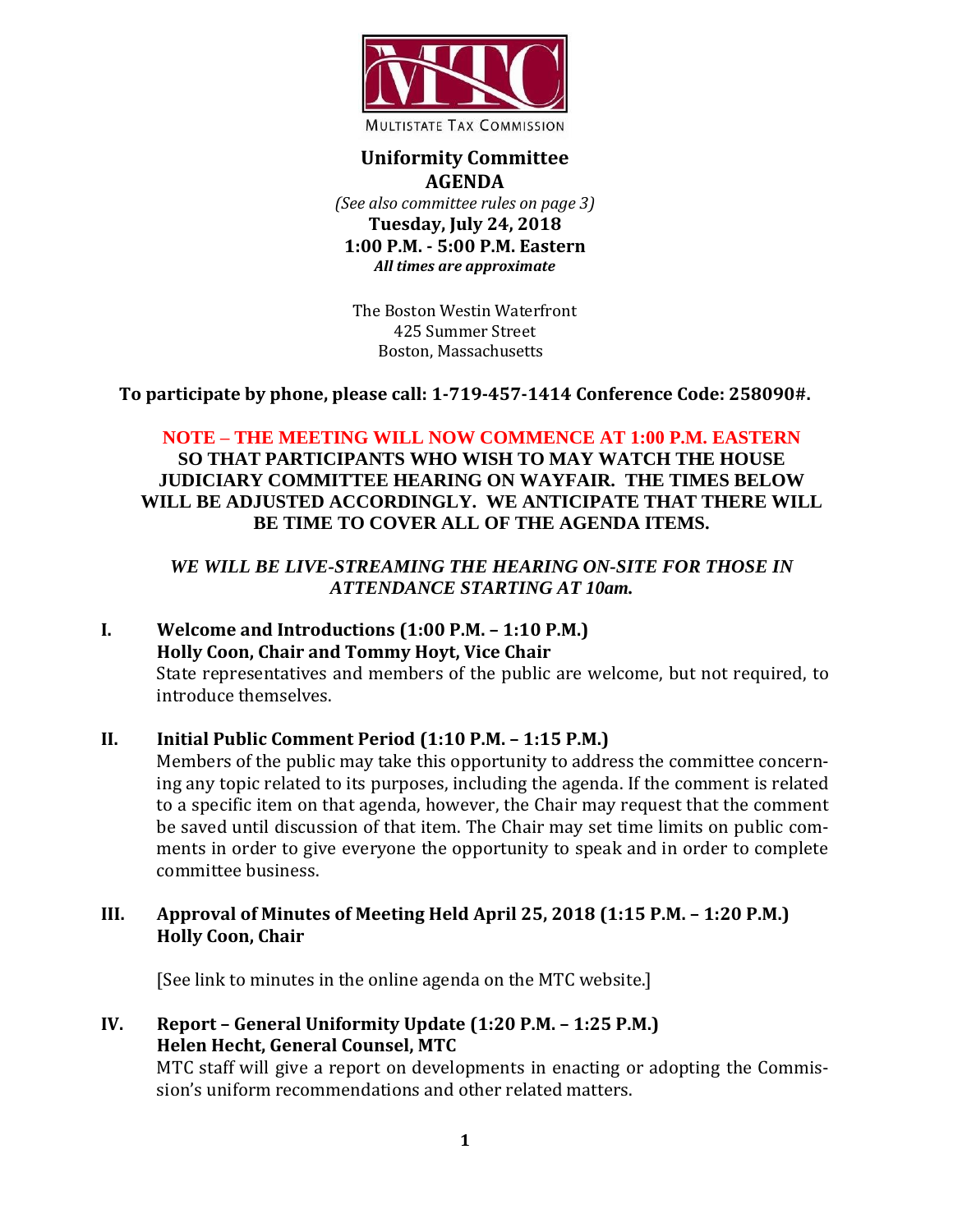## **V. FEDERAL TAX UPDATE & STATE ROUNDTABLE (1:25 P.M.– 2:10 P.M.) Bruce Fort, MTC Staff and State Representatives**

Commission staff will update committee on federal tax changes; the states are invited to participate with their insight and status on conforming to or decoupling from the federal changes.

[See link to materials in the online agenda on the MTC website.]

# **VI. PROJECT: Partnership/RAR Model Work Group – (2:10 P.M. – 2:50 P.M.) Katie Lolley, Work Group Chair and Helen Hecht, MTC**

**Work Group Report** – The work group will give a report on the project's status and any other related developments and is expected to report on areas of agreement and disagreement, or other areas which would benefit from the committee's direction.

[See link to work group report and presentation including proposed language in the online agenda on the MTC website.]

[See link to project web page in the online agenda on the MTC website.]

**Public Comment** – The Chair will invite members of the public to provide information or comments on the project and any specific proposals or questions from the work group.

**Committee Discussion** – The Chair will ask for comments or questions of the committee members and other state representatives and allow for discussion of the specific proposals or questions from the work group.

**Committee Vote** – After discussion, the Chair may ask for specific motions and take a vote of the committee on how the work group should proceed.

## **BREAK – 2:50 P.M. – 3:05 P.M.**

## **VII. POTENTIAL PROJECT:** *Finnigan* **Issues (3:05 P.M. – 3:50 P.M.) Phil Skinner, Idaho and Helen Hecht, MTC**

At our last meeting, Michael Mazerov asked the committee to consider adopting a Finnigan option under the Commission's model combined filing statute. Phil Skinner agreed to study the issue, with the help of staff, and lead a discussion of what the committee would like to do.

[See link to briefing book on Finnigan issue in the online agenda on the MTC website.]

#### **VIII. NEW BUSINESS: (3:50 P.M. – 5:00 P.M.)**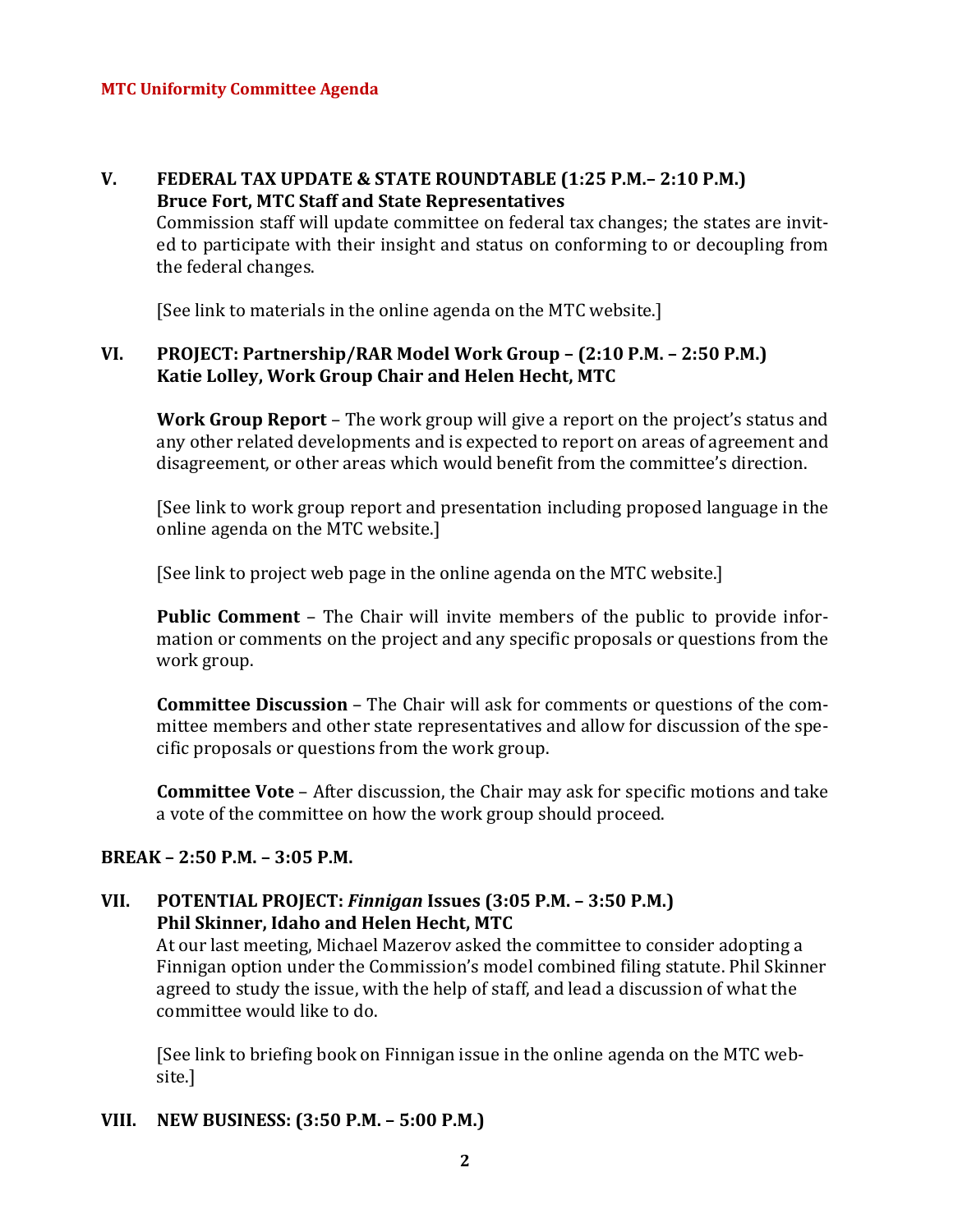#### **Holly Coon, Chair, Staff, Committee Members and Members of the Public**

The committee is expected to consider and to vote on whether to take up new projects.

#### *Wayfair* **Issues:**

Staff will present information prepared for the committee, members of the public will be invited to make comment, and the Chair will lead a discussion of the committee concerning whether the committee would like to consider a potential project.

[See link to materials in the online agenda on the MTC website.]

#### **Sec. 18 Special Industry Rules – Update:**

MTC staff will give a report on a possible project to update and conform Section 18 special industry rules.

[See link to materials in the online agenda on the MTC website.]

#### **Other**

The Chair will also entertain suggestions for other committee projects or topics of discussion.

## *Adjourn*

#### *Committee Rules:*

*Generally – The Chair runs the meeting, following the agenda. Anyone wishing to speak should ask to be recognized by the Chair. Questions are welcome at any time and participation is encouraged. The agenda also provides signals for each topic as to the type of participation anticipated (discussion, advice, voting, etc.). Members of the public are invited to provide comments as well.*

*Committee Members – Committee membership is voluntary and inclusive. All state personnel present or on the phone during a meeting are welcome to participate as members of the Committee and can offer motions or amendments and participate in Committee discussion, etc. But only one person from each state should cast a vote. (Members from the same state can decide who votes.)*

*Motions and Amendments – Official Committee decisions are made by motion (no need for a second). Motions may be offered by any Committee member, with or without an invitation of the Chair. The moving member may amend or withdraw a motion prior to a vote and other members may offer amendments, "friendly" or not. The Chair will allow discussion of motions and amendments prior to voting. The Chair may allow a request to reconsider a motion after a vote.*

*Voting – The Chair determines how particular votes are taken—including asking for objections only. State members participating by phone may be asked to identify themselves when voting, but otherwise, there is no requirement for a roll call vote. Unless the Chair asks for objections only, members may vote to accept or reject a motion or amendment or may abstain. Staff will be asked to record adopted motions and amendments, but need not record vote tallies unless requested.*